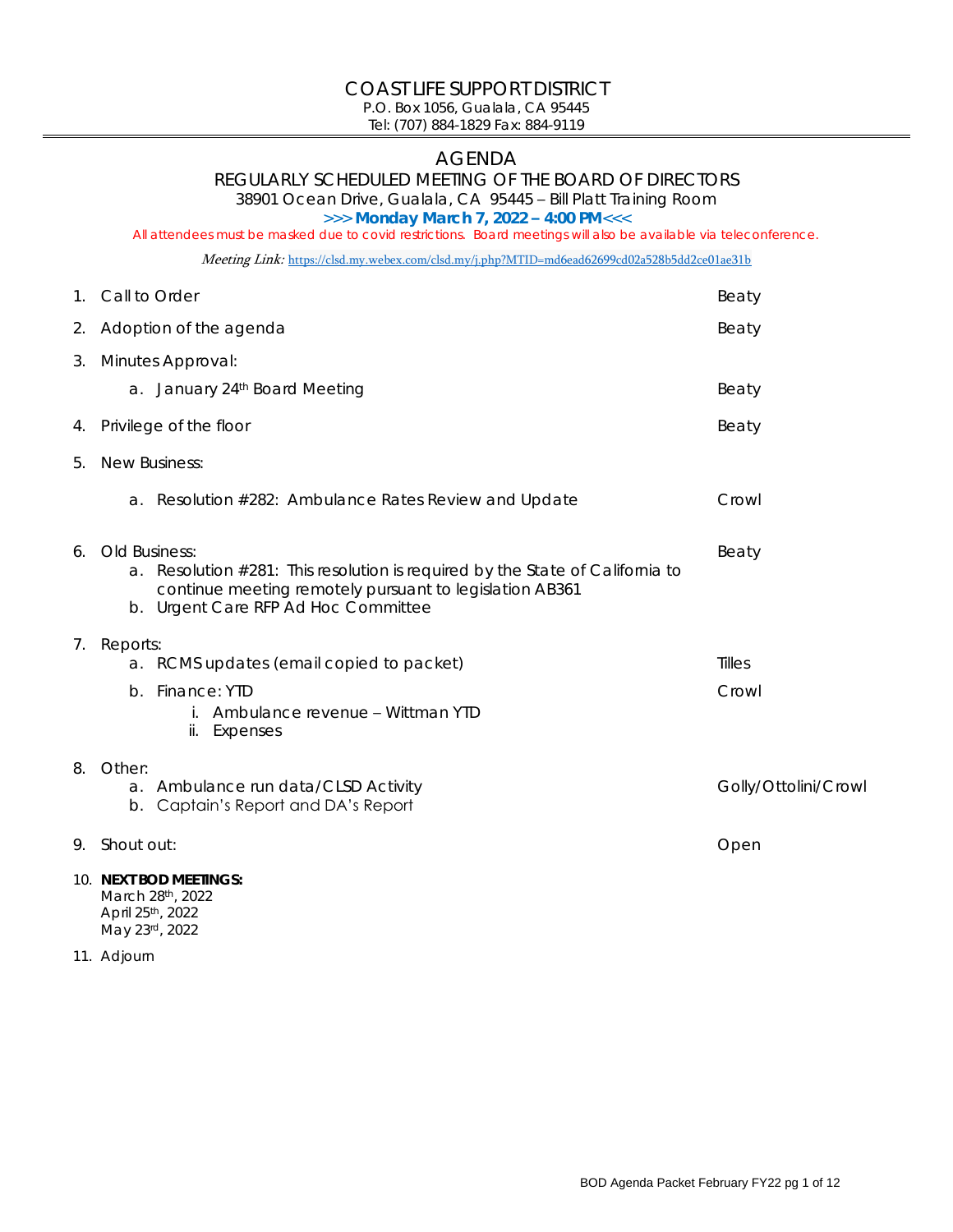### COAST LIFE SUPPORT DISTRICT Post Office Box 1056 • Gualala, California 95445 www.clsd.ca.gov



# MINUTES OF THE MEETING OF THE BOARD OF DIRECTORS 4:00 PM, January 24th , 2021 Meeting

**Call to Order:** President Beaty called the meeting to order at 4:06 PM at the Bill Platt Training Room. Present were Directors: André, Bower, Schwartz & Tilles. Paterson and Tittle were absent. Also present: District Administrator Dave Crowl, Captain Bronwyn Golly, Captain Chris Ottolini, Bookkeeper Clara Frost.

**Adoption of the Agenda:** Director Schwartz moved to adopt the agenda as written, seconded by Director André, All ayes.

Approval of Minutes: Director Beaty moved to approve the December 20<sup>th</sup> 2021 meeting minutes with grammatical edits and was seconded by Director Schwartz. All ayes.

#### **Privilege of the Floor:** none.

#### **New Business:** none.

#### **Old Business:**

- a. Resolution #280: The continuation of remote meetings was motioned by Director Tilles and seconded by Director Schwartz. All ayes.
- b. RCMS Urgent Care RFP Ad Hoc Committee: Beaty, Schwarts and Tilles will comprise this committee however nothing has emerged yet.
- c. DA salary step increase approved and retroactive to 12/01/21. Motioned by Director Tilles and seconded by Diretor Bower. All ayes.

#### **Reports:**

- **a.** RCMS updates: Staff and visits are down due to the omicron variant.
- **b.** Finance: YTD
	- i. Ambulance Revenue A/R is up and due to be worked on over the next month. Wittman YTD: Net payments total for December 2021 was \$62,189 with A/R of \$470,227.
	- ii. Expenses Expenses remain within budgeted range. Payroll expense will increase due to staffing a third ambulance. This could cause the expense to go over budget. We have had some unforeseen revenues that will offset the overage.
- **c.** Communication Committee:
	- i. Branding: A patch with the new logo has been agreed upon. Uniform patches and letterhead have been ordered.

#### **Other:**

- a. Salary Structure- This is in the process of being formulated and will be addressed at the next fiscal year budget meeting.
- b. Ambulance run data/CLSD activity- January had 57 billable incidents with 42 transports.
- c. Capitan and DA reports- read by BOD and no questions.

**Shout out:** To Clara for her call to uphold the dignity and repose of the CLSD board meetings.

**Next Meeting:** the 4<sup>th</sup> Monday of the month at 4 PM

- $\bullet$  February 28<sup>th</sup>
- March 28<sup>th</sup>

**Adjournment:** Adjourned at 5:09 PM

Minutes Approved:

\_\_\_\_\_\_\_\_\_\_\_\_\_\_\_\_\_\_(Date)\_\_\_\_\_\_\_\_\_\_\_\_\_\_\_\_\_\_\_\_\_\_\_\_\_\_\_\_\_\_\_\_\_\_\_\_\_\_\_\_\_\_\_\_\_\_\_\_\_\_\_\_\_\_\_\_\_\_\_\_\_\_\_\_\_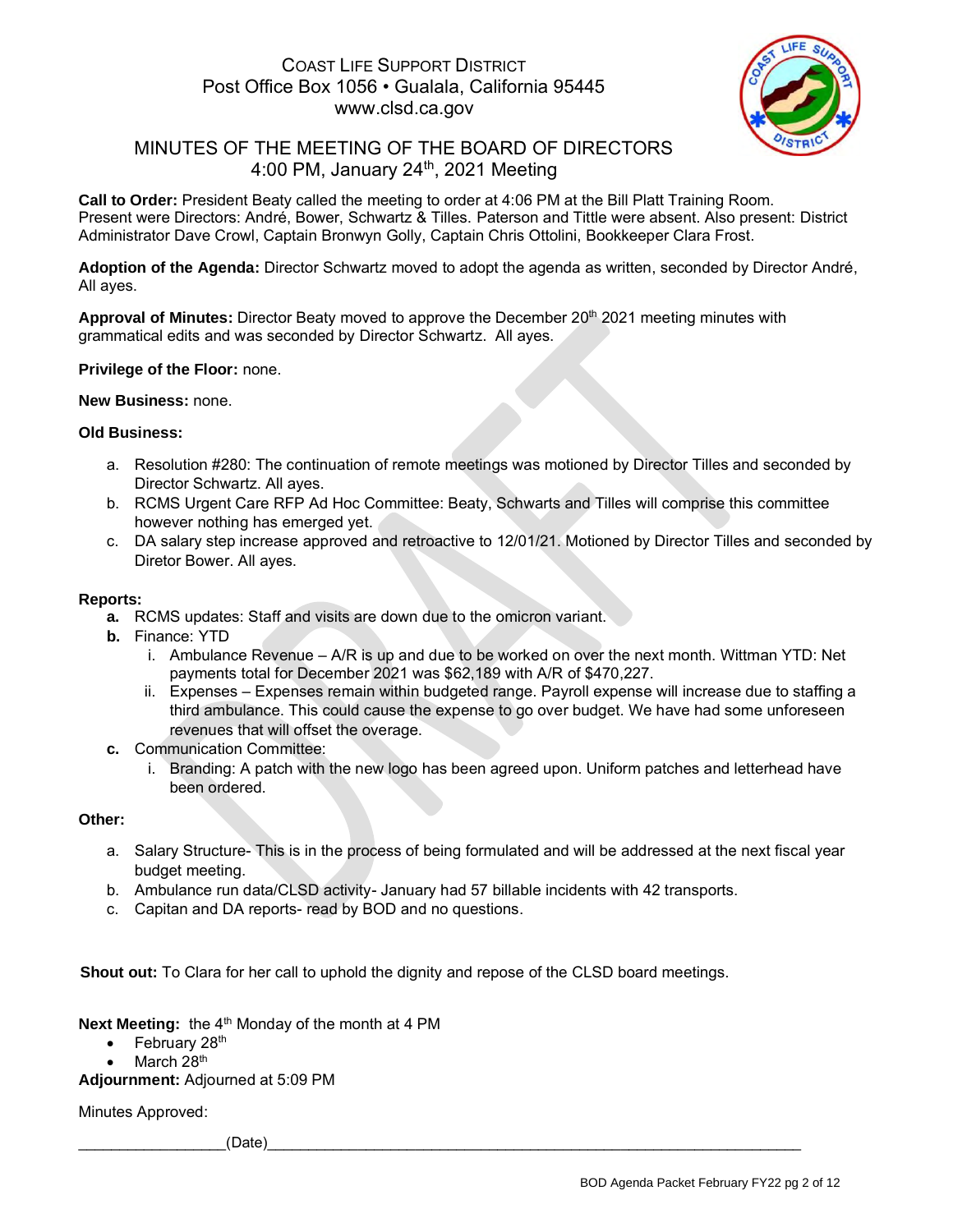#### RESOLUTION NO. 281

A RESOLUTION OF THE BOARD OF DIRECTORS OF THE COAST LIFE SUPPORT DISTRICT ("CLSD") PROCLAIMING A LOCAL EMERGENCY, RATIFYING THE PROCLAMATION OF A STATE OF EMERGENCY BY GOVERNOR NEWSOM ON MARCH 4, 2020, AND AUTHORIZING REMOTE TELECONFERENCE MEETINGS OF THE LEGISLATIVE BODIES OF COAST LIFE SUPPORT DISTRICT FOR THE PERIOD MARCH 1, 2022 THROUGH APRIL 1, 2022, PURSUANT TO BROWN ACT PROVISIONS.

WHEREAS, the CLSD is committed to preserving and nurturing public access and participation in meetings of the Board of Directors; and

WHEREAS, all meetings of CLSD's legislative bodies are open and public, as required by the Ralph M. Brown Act (Cal. Gov. Code 54950 – 54963), so that any member of the public may attend, participate, and watch the District's legislative bodies conduct their business; and

WHEREAS, the Brown Act, Government Code section 54953(e), makes provisions for remote teleconferencing participation in meetings by members of a legislative body, without compliance with the requirements of Government Code section 54953(b)(3), subject to the existence of certain conditions; and

WHEREAS, a required condition is that a state of emergency is declared by the Governor pursuant to Government Code section 8625, proclaiming the existence of conditions of disaster or of extreme peril to the safety of persons and property caused by conditions described in Government Code section 8558; and

WHEREAS, that proclamation is made when there is an actual incident, threat of disaster, or extreme peril to the safety of persons and property within the jurisdictions that are within the District's boundaries, caused by natural, technological, or human-caused disasters; and

WHEREAS, it is further required that state or local officials have imposed or recommended measures to promote social distancing, or that the legislative body meeting in person would present imminent risks to the health and safety of attendees; and

WHEREAS, such conditions now exist in the District, specifically, a state of emergency has been proclaimed by Governor Newsom on March 4, 2020, as a result of the threat of COVID-19; and

WHEREAS, the Board of Directors does hereby find that the state of emergency proclaimed by Governor Newsom on March 4, 2020, and the Delta variant of COVID-19 surging in Sonoma County per the Sonoma County Public Health Notice on August 2, 2021, and similarly surging in Mendocino County per the Mendocino County Public Health Order on August 5, 2021, has caused, and will continue to cause, conditions of peril to the safety of persons within the District that are likely to be beyond the control of services, personnel, equipment, and facilities of the District, and desires to proclaim a local emergency and ratify the proclamation of state of emergency by the Governor of the State of California; and

WHEREAS, as a consequence of the local emergency, the Board of Directors does hereby find that the legislative bodies of CLSD shall conduct their meetings without compliance with paragraph (3) of subdivision (b) of Government Code section 54953, as authorized by subdivision (e) of section 54953, and that such legislative bodies shall comply with the requirements to provide the public with access to the meetings as prescribed in paragraph (2) of subdivision (e) of section 54953; and

WHEREAS, during the COVID-19 pandemic, CLSD has conducted remote, teleconferenced meetings consistent with the Governor's Executive Orders promoting social distancing; and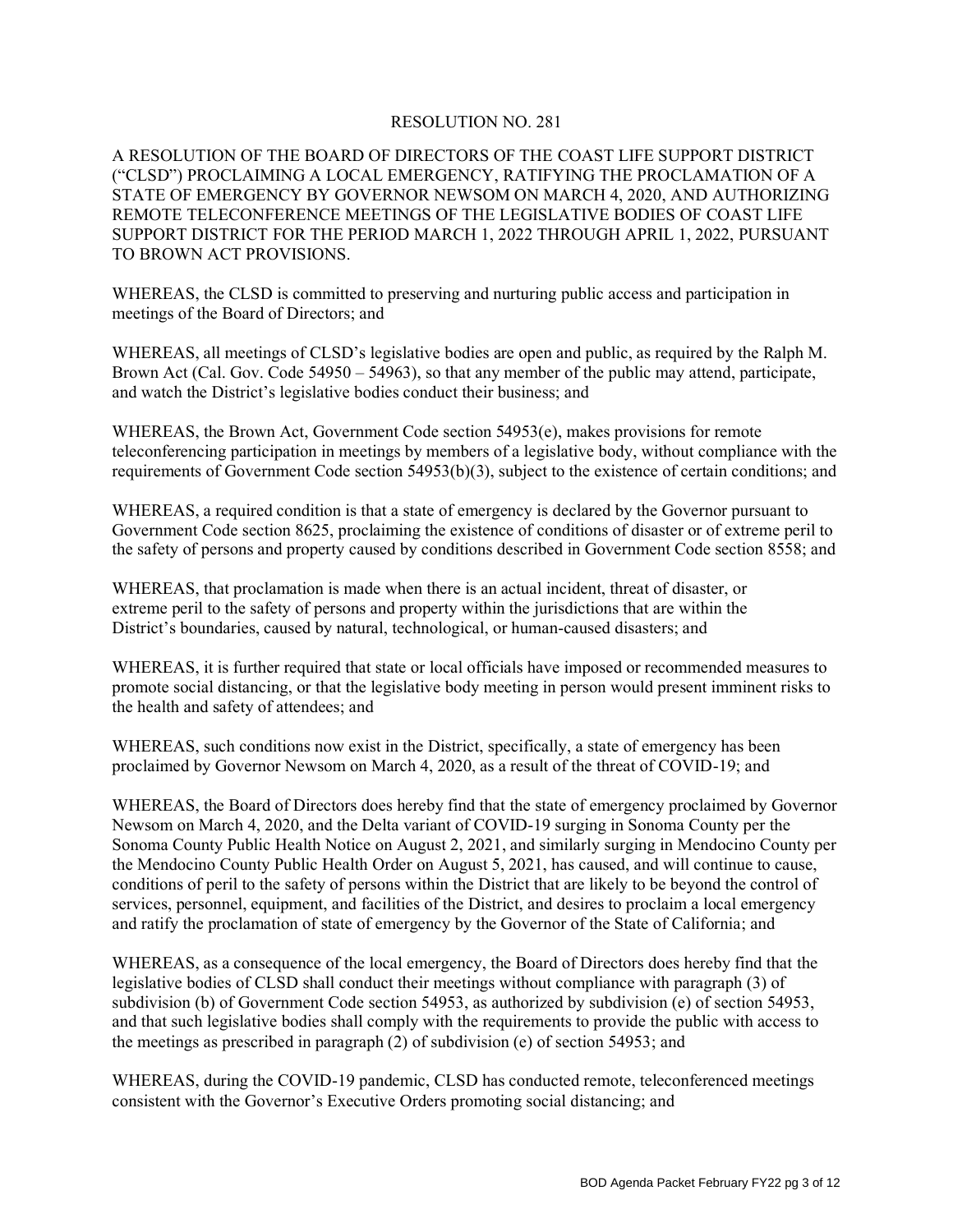WHEREAS, consistent with AB361, as a condition of extending the use of the provisions in section 54953(e), the Board must consider the circumstances of the state of emergency that exists in the District, and the Board has done so; and

NOW, THEREFORE, THE BOARD OF DIRECTORS OF COAST LIFE SUPPORT DISTRICT DOES HEREBY RESOLVE AS FOLLOWS:

Section 1. Recitals. The Recitals set forth above are true and correct and are incorporated into this Resolution by this reference.

Section 2. Proclamation of Local Emergency. The Board hereby proclaims that a local emergency now exists throughout the District, and the surging Delta variant of COVID-19 would present an imminent risk to meeting in person.

Section 3. Ratification of Governor's Proclamation of a State of Emergency. The Board hereby ratifies The Proclamation of a State of Emergency, issued by Governor Newsome on March 4, 2020.

Section 4. Remote Teleconference Meetings. The District Administrator and legislative bodies of CLSD are hereby authorized and directed to take all actions necessary to carry out the intent and purpose of this Resolution, including conducting open and public meetings in accordance with Government Code section 54953(e) and other applicable provisions of the Brown Act.

Section 5. Effective Date of Resolution. This Resolution shall take effect immediately upon its adoption and shall be effective until the earlier of April 1, 2022, or such time the Board of Directors adopts a subsequent resolution in accordance with Government Code section 54953(e)(3) to extend the time during which the legislative bodies of COAST LIFE SUPPORT DISTRICT may continue to teleconference without compliance with paragraph (3) of subdivision (b) of section 54953.

PASSED AND ADOPTED by the Board of Directors of COAST LIFE SUPPORT DISTRICT, this 7th day of March, 2022, by the following vote:

AYES: NOES: ABSENT: ABSTAIN:

Dated: March 7, 2022

\_\_\_\_\_\_\_\_\_\_\_\_\_\_\_\_\_\_\_\_\_\_\_\_\_\_\_\_\_\_\_ Geoffrey A. Beaty, President CLSD Board of Directors

ATTEST

Dave Crowl CLSD District Administrator

 $\mathcal{L}_\text{max}$  , where  $\mathcal{L}_\text{max}$  is the set of the set of the set of the set of the set of the set of the set of the set of the set of the set of the set of the set of the set of the set of the set of the set of the se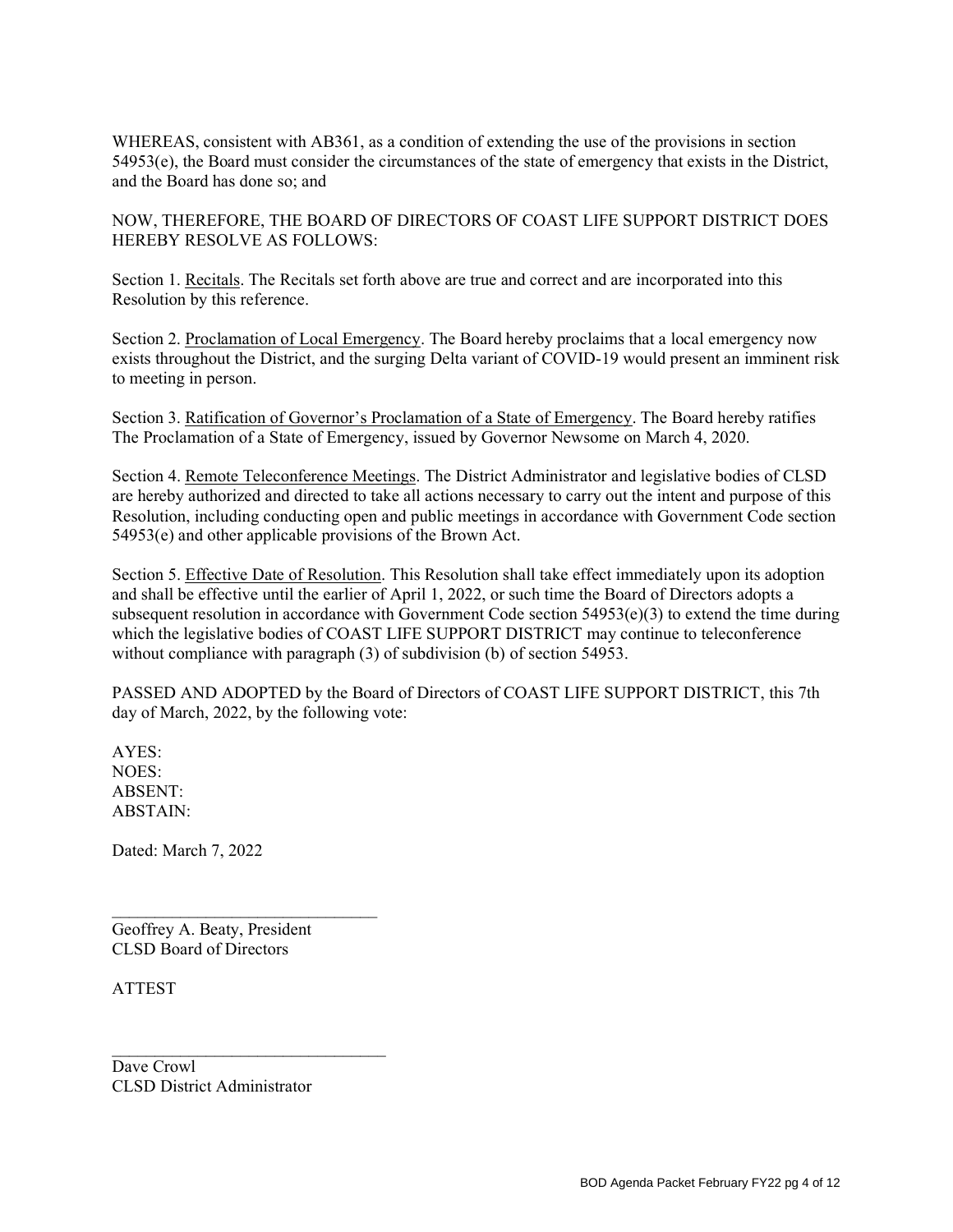#### **COAST LIFE SUPPORT DISTRICT RESOLUTION No. 282**

#### **ADOPTION OF AMBULANCE RATES**

WHEREAS, the Coast Life Support District last adjusted the rates at which Ambulance Services are billed in June of 2021, and

WHEREAS, with the passage of AB 2091 Berg, as of January 1, 2007, the District may charge Residents and Taxpayers of the District a Fee for Service Rate less than that of Non-Residents and Non-Taxpayers, and

WHEREAS, the District recognizes the disparity between what a Resident/Taxpayer actually pays for services versus what a Non-Resident/Non-Taxpayer pays, by their parcel tax contribution, and

WHEREAS, as Resident/Taxpayer is defined as either having a mailing address within the District or owning property within the District or both,

BE IT THEREFORE RESOLVED that the rate schedule adopted, effective XXXX and in effect until changed by resolution, be as follows:

| Service            | <b>BLS</b> | ALS <sub>I</sub> | ALS II  |
|--------------------|------------|------------------|---------|
| Non-Emergency      | \$1,381    | \$2,726          |         |
| Emergency          | \$1,887    | \$3,258          | \$3,814 |
| Night              | \$130      | \$415            | \$415   |
| Mileage (per mile) | \$36       | \$36             | \$36    |
| Oxygen             | \$162      | \$162            | \$162   |
| <b>EKG</b>         |            | \$227            | \$227   |
| Treat & Release    | \$250      | \$500            |         |
| Late Payment Fee   | \$25       | \$25             | \$25    |
|                    |            |                  |         |

AND BE IT FURTHER RESOLVED, that Resident/Taxpayers will receive a fifty percent reduction of the balance owed on ambulance transport after third-party payments, if any, and if that reduced balance is paid in full within sixty days.

AND BE IT FURTHER RESOLVED, that Resident/Taxpayers will receive a one-hundred percent reduction of the balance owed on non-ambulance transport calls after third-party payments, if any, and if that reduced balance is paid in full within sixty days.

AND BE IT FURTHER RESOLVED, that for transport of a Resident/Taxpayer which does not leave the District, the balance owed after third party payments will not exceed fifty percent of the sum of the applicable Treat & Release fee plus mileage charge.

AND BE IT FURTHER RESOLVED, that these charges be reviewed annually and changes included in the Budget for the following year.

The above RESOLUTION was introduced by Director Beaty, who moved for its adoption and seconded by Director Schwartz,

| Directors: | André        | Ave | No | Abstain | Absent |
|------------|--------------|-----|----|---------|--------|
|            | Beaty        | Aye | No | Abstain | Absent |
|            | <b>Bower</b> | Ave | No | Abstain | Absent |
|            | Paterson     | Ave | No | Abstain | Absent |
|            | Schwartz     | Ave | No | Abstain | Absent |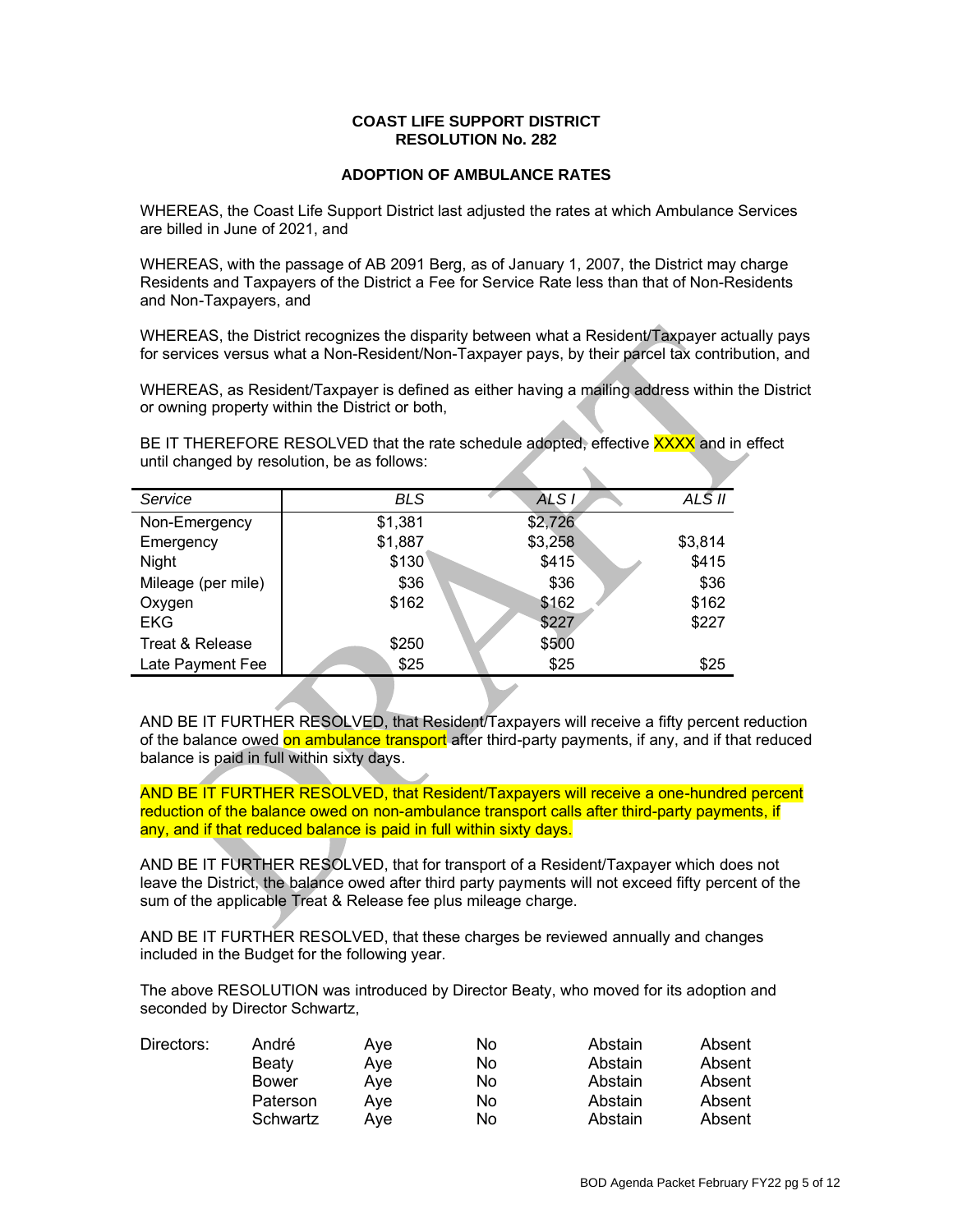| Tilles | Ave   | No    | Abstain  | Absent  |
|--------|-------|-------|----------|---------|
| Tittle | Ave   | No    | Abstain  | Absent  |
|        | Aves: | Noes: | Abstain: | Absent: |

WHEREUPON, the President declared the foregoing RESOLUTION adopted on this <mark>XXXX</mark> and SO ORDERED.

> \_\_\_\_\_\_\_\_\_\_\_\_\_\_\_\_\_\_\_\_\_\_\_\_\_\_\_\_\_\_\_\_\_\_\_\_\_\_\_\_\_\_ Naomi Schwartz, Secretary

See attached Level of Service definitions applicable to said rates.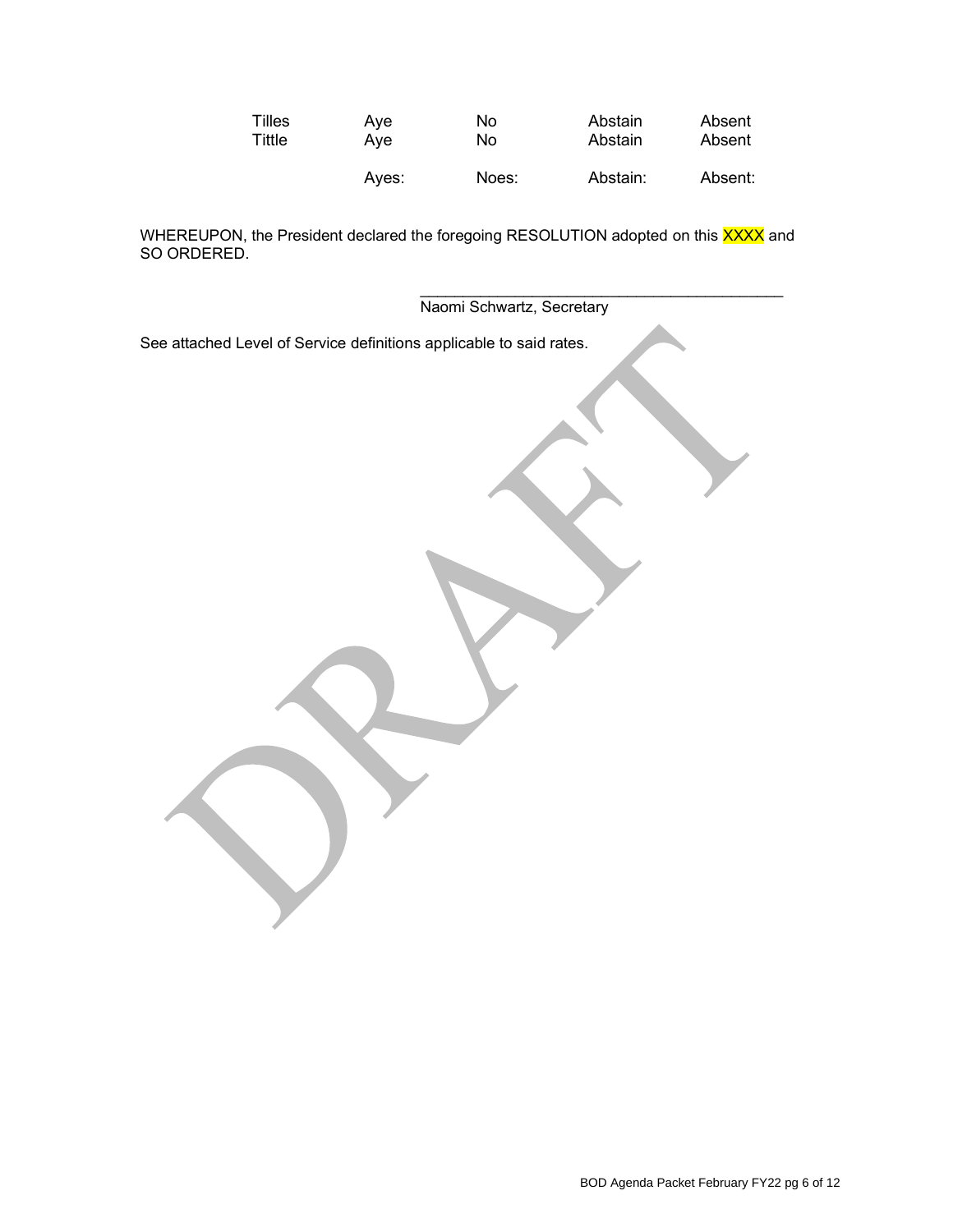## **CLSD AMBULANCE REVENUE**

|                       | B<br>A                              |               |                 | C             | D                                                                       | E               |                                                          |              |                    | G   |                 | Н    |                |                               |     |                                      | K                                 | L          |                         | M      |               |                                  |
|-----------------------|-------------------------------------|---------------|-----------------|---------------|-------------------------------------------------------------------------|-----------------|----------------------------------------------------------|--------------|--------------------|-----|-----------------|------|----------------|-------------------------------|-----|--------------------------------------|-----------------------------------|------------|-------------------------|--------|---------------|----------------------------------|
|                       | <b>BILLABLE</b><br><b>INCIDENTS</b> |               | <b>CHARGES</b>  |               | <b>MCAL WRITE</b><br><b>MCARE WRITE</b><br><b>DOWNS</b><br><b>DOWNS</b> |                 | <b>OTHER</b><br><b>CONTRACTUAL</b><br><b>WRITE DOWNS</b> |              | <b>NET CHARGES</b> |     | <b>PAYMENTS</b> |      | <b>REFUNDS</b> | <b>NET PAYMENTS</b>           |     | <b>BAD DEBT</b><br><b>WRITE OFFS</b> | <b>OTHER</b><br><b>WRITE OFFS</b> |            | ADJ                     |        |               | <b>NEW A/R</b><br><b>BALANCE</b> |
| <b>FY21</b>           |                                     |               |                 |               |                                                                         |                 |                                                          |              |                    |     |                 |      |                |                               |     |                                      |                                   |            |                         |        |               |                                  |
| <b>FEB'21</b>         | 57                                  | -S            | $211,610$ \$    |               | 77,196 \$                                                               | 32,249          | 333<br>£.                                                | l S          | 101,832            | l S | $36,867$ \$     |      | 7,839 \$       | $29,028$ \$                   |     |                                      | -S                                | $1,044$ \$ |                         | $\sim$ | - \$          | 550,249                          |
| <b>MAR'21</b>         | 44                                  | -S            | 165,670         | \$.           | 62,820                                                                  | 36,698          | 8,928                                                    |              | 57,223             |     | 75.587 \$       |      | 330            | 75,257                        | IS. | 40,118                               |                                   |            |                         |        | -S            | 471,732                          |
| APR'21                | 73                                  |               | 239,711         |               | $114,324$ \$                                                            | 79,460          | 7,988                                                    |              | 37,939             |     | $41,009$ \$     |      |                |                               |     |                                      |                                   | 2,911      | $\overline{\mathbf{s}}$ |        | -S            | 469,328                          |
| <b>MAY'21</b>         | 56                                  | -S            | 218,020         | <sup>S</sup>  | 92,787                                                                  | 38,089          | 5,911                                                    | $\mathbf{s}$ | 81,233             | -S  |                 |      | 210S           |                               |     |                                      |                                   | 245        | - \$                    | 15     | -S            | 502,786                          |
| <b>JUN'21</b>         | 74                                  | -S            | 288,211         | <sup>\$</sup> | $111,710$ \$                                                            | 57,174          | -S                                                       | $1,996$ \$   | 117,330            | ΙS  | 78,282 \$       |      |                | 78,282 \$<br>-S               |     |                                      |                                   |            | -S                      |        | -S            | 541,835                          |
| <b>FY22</b>           |                                     |               |                 |               |                                                                         |                 |                                                          |              |                    |     |                 |      |                |                               |     |                                      |                                   |            |                         |        |               |                                  |
| JUL'21                | 67                                  | -S            | 273,034         |               | 121,870 \$                                                              | 72,489          | 1,783                                                    |              | 76,892             |     | 72,141          | - \$ |                | $72,141$ \\$<br><sup>\$</sup> |     |                                      | \$.                               | 1,150      |                         | 53     | -S            | 545,489                          |
| AUG'21                | 70                                  | \$.           | 273,104         |               | 143,968 \$                                                              | 49,921          | 12,441                                                   |              | 66,774             | - S | $69,074$ \$     |      |                |                               |     | 82,794                               |                                   | 17,228     |                         | 657    | - \$          | 443,824                          |
| SEPT21                | 72                                  | <b>S</b>      | 284,162         | \$.           | 110,904                                                                 | 40,511<br>l S   | 6,044                                                    | S            | 126,702            |     | 56,790          | -S   | 12,090         | 44,700 \$<br>l S              |     |                                      |                                   | 5,990      |                         | 191    | <sup>\$</sup> | 520,027                          |
| OCT21                 | 65                                  | -S            | 243,640         |               | $110,530$ \$                                                            | 42,067          | 3,281                                                    |              | 87,761             |     | $70,382$   \$   |      |                |                               |     |                                      |                                   |            |                         |        | -8            | 537,413                          |
| <b>NOV'21</b>         | 56                                  | $\mathbf S$   | 181,297         |               | 97,158 \$                                                               | 33,526          | 7,258                                                    |              | 43,354             |     |                 |      |                | $114, 155$ \$<br>- \$         |     | 45,231                               |                                   | 2,510      |                         | 85     | - \$          | 418,955                          |
| DEC'21                | 54                                  | -S            | 277,301         |               | $116,218$ \$                                                            | 46,589          | 1,033                                                    |              | 113,462            |     | 66,081          | -S   | $3,892$ \$     | $62,189$ \$                   |     |                                      |                                   |            |                         |        | - \$          | 470,277                          |
| <b>JAN'22</b>         | 40                                  | $\mathcal{S}$ | 130,757         |               | $62,036$ \$                                                             | 35,404          | 6,208                                                    |              | 27,109             | l S | 46,379          | -S   | 9,601          | ı S                           |     |                                      | $\mathcal{S}$                     | 945S       |                         |        | <sup>\$</sup> | 459,613                          |
|                       |                                     |               |                 |               |                                                                         |                 |                                                          |              |                    |     |                 |      |                |                               |     |                                      |                                   |            |                         |        |               |                                  |
| JAN'2I                | 58                                  | S             | $237,442$ \$    |               | $106,998$ \$                                                            | 41,155          | $11,841$ \$<br>-8                                        |              | $77,448$ \$        |     | 60,700 \$       |      | $ s$           | 60,700 \$                     |     |                                      | S                                 |            | $ \sqrt{s}$             | 158    | - S           | 478,489                          |
|                       |                                     |               |                 |               |                                                                         |                 |                                                          |              |                    |     |                 |      |                |                               |     |                                      |                                   |            |                         |        |               |                                  |
| <b>FY To Date</b>     | 424                                 | <sup>S</sup>  | $1,663,293$ \$  |               | 762,684 \$                                                              | 320,507         | 38,049<br>-S                                             | -S           | 542,053            | -S  | 495,002         |      | 25,583         | 469,420 \$<br>l \$            |     | 128,025                              | £.                                | 27,823     | - \$                    | 993    |               |                                  |
| <b>Last 12 Months</b> | 728                                 | -S            | $2,786,515$ \\$ |               | 1,221,521                                                               | 564,178<br>. IS | 63,206<br>-S                                             | <sup>S</sup> | 937,610            | ΙSΙ | 774,502         |      |                | 736,963 \$                    |     | 168,143                              | <sup>S</sup>                      | 52,388     | -S                      | 1,008  |               |                                  |
|                       |                                     |               |                 |               |                                                                         |                 |                                                          |              |                    |     |                 |      |                |                               |     |                                      |                                   |            |                         |        |               |                                  |

| <b>Monthly Average</b><br><b>FY To Date</b>     | 61 | 237,613    | 108,955 \$   | 45,787 | 5,436      | 77,436 | 70,715 | $3.655$ \$ | 18,289 | 3.975 | 142 |
|-------------------------------------------------|----|------------|--------------|--------|------------|--------|--------|------------|--------|-------|-----|
| <b>Monthly Average</b><br><b>Last 12 Months</b> | 61 | 232,210 \$ | $101,793$ \$ | 47,015 | $5,267$ \; | 78,134 | 64,542 | $3,128$ \$ | 14,012 | 4,366 | 84  |

|            | <b>AGING (288)</b><br>$(299$ Dec) |             |               |              |                 |                |                |  |  |  |  |  |  |  |  |
|------------|-----------------------------------|-------------|---------------|--------------|-----------------|----------------|----------------|--|--|--|--|--|--|--|--|
| Month      | (40)<br><b>∪urrent</b>            | $31-60(51)$ | (38)<br>61-90 | $91-120(41)$ | 121-180<br>(43) | $180+$<br>(66) | <b>Balance</b> |  |  |  |  |  |  |  |  |
| <b>JAN</b> | 60,659                            | 68,348      | 43,998        | 47,962       | 64,587          | 174,059        | 459,613        |  |  |  |  |  |  |  |  |

**CMS TRANPORTS ON -HOLD**

**TOTAL \$ 1,900.61 JAN** 4 CLAIMS ( FY22)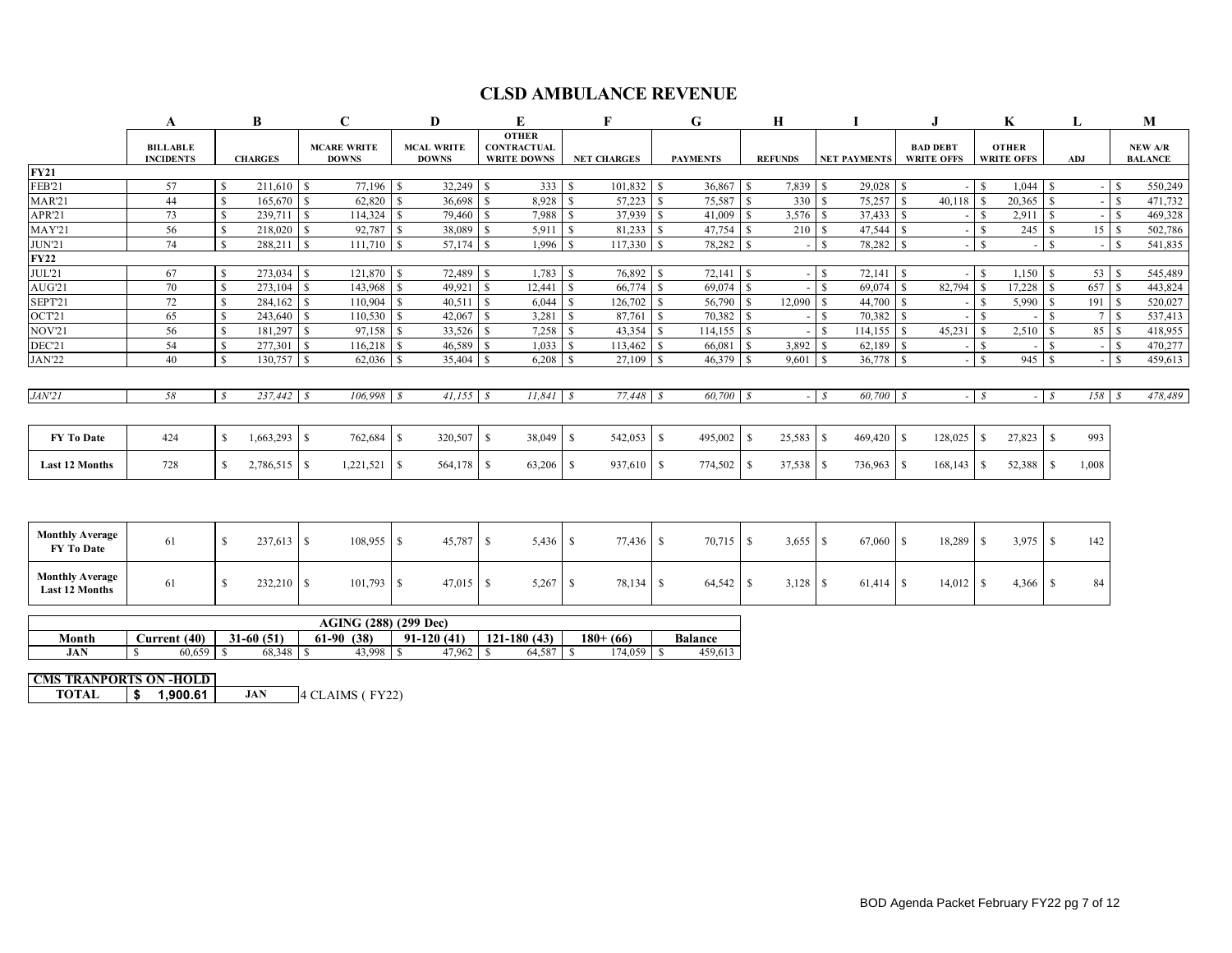. . . . . .

# **7:52 PM Coast Life Support District 02/10/22 Profit & Loss Budget Overview FY22 Accrual Basis July 2021 through January 2022**

|                                                     | Jul '21 - Jan 22 | <b>Budget</b> | \$ Over Budget | % of Budget           |
|-----------------------------------------------------|------------------|---------------|----------------|-----------------------|
| <b>Ordinary Revenue/Expense</b>                     |                  |               |                |                       |
| <b>Revenue</b><br>4000 - CLSD Special Taxes         | 1,183,983.99     | 1,239,297.50  | $-55,313.51$   | 95.5%                 |
|                                                     |                  |               | 7.69           |                       |
| 4100 - Interest Revenue<br>4200 - Ambulance Revenue | 7.69             | 0.00          |                | 100.0%                |
| 4201 - Amb Transport Billings                       | 551,318.63       | 462,213.50    | 89,105.13      | 119.3%                |
| Total 4200 - Ambulance Revenue                      | 551,318.63       | 462,213.50    | 89,105.13      | 119.3% 1              |
| 4400 - Miscellaneous Revenue                        | 8,309.64         | 11,666.65     | $-3,357.01$    | 71.2%                 |
| 4410 - Intergovermntl Transport(IGT)                | 145,833.30       | 145.833.30    | 0.00           | $100.0\%$ $2$         |
| 4500G - Training Grant Revenue                      | 99,878.67        | 116,666.65    | $-16,787.98$   | 85.6% 3               |
| <b>Total Revenue</b>                                | 1,989,331.92     | 1,975,677.60  | 13,654.32      | 100.7%                |
| <b>Expense</b>                                      |                  |               |                |                       |
| 5000 · Wages and Benefits                           | 1,051,469.02     | 1,083,149.75  | $-31,680.73$   | 97.1%                 |
| 5000G · Wages & Benefits-Training Grant             | 98,049.88        | 104,918.35    | $-6,868.47$    | $93.5\%$ <sup>4</sup> |
| 6000 - Ambulance Operations                         | 117,875.32       | 102,037.80    | 15,837.52      | 115.5%                |
| 6000G - Training Grant Operations                   | 970.43           | 16,858.30     | -15,887.87     | 5.8%                  |
| 66000 - Payroll Expenses                            | 0.00             | 0.00          | 0.00           | 0.0%                  |
| 6700 - Overhead/Administration                      | 123,185.39       | 119,087.50    | 4,097.89       | 103.4%                |
| 6700G · Overhead/Administration-T.Grant             | 858.36           | 1,458.35      | $-599.99$      | 58.9%                 |
| 6971 - IGT                                          | 0.00             | 0.00          | 0.00           | 0.0%                  |
| 7000 - Urgent Care                                  | 485,332.12       | 485,332.15    | $-0.03$        | 100.0%                |
| 8000 - Interest Expense                             | 3,715.23         | 466.65        | 3,248.58       | 796.1%                |
| 9000 - Other Expenses                               | 0.00             | 0.00          | 0.00           | 0.0%                  |
| 9500 - Depreciation Expense                         | 61,492.10        | 61,492.10     | 0.00           | 100.0%                |
| <b>Total Expense</b>                                | 1,942,947.85     | 1,974,800.95  | $-31,853.10$   | 98.4%                 |
| <b>Net Ordinary Operating Surplus</b>               |                  |               |                |                       |
| <b>Net Revenue</b>                                  | 46,384.07        | 876.65        | 45,507.42      |                       |

**2.** 4410 represents IGT accrual for FY22 **3.** Training grant FY22 income as expected and within budget **4.** Training Grant expenses are as expected for the new FY21/22 grant. 

**1.** NET BILLING: \*Ref Wittman YTD Report (acc 4220 + Column F minus H/K/L)

....................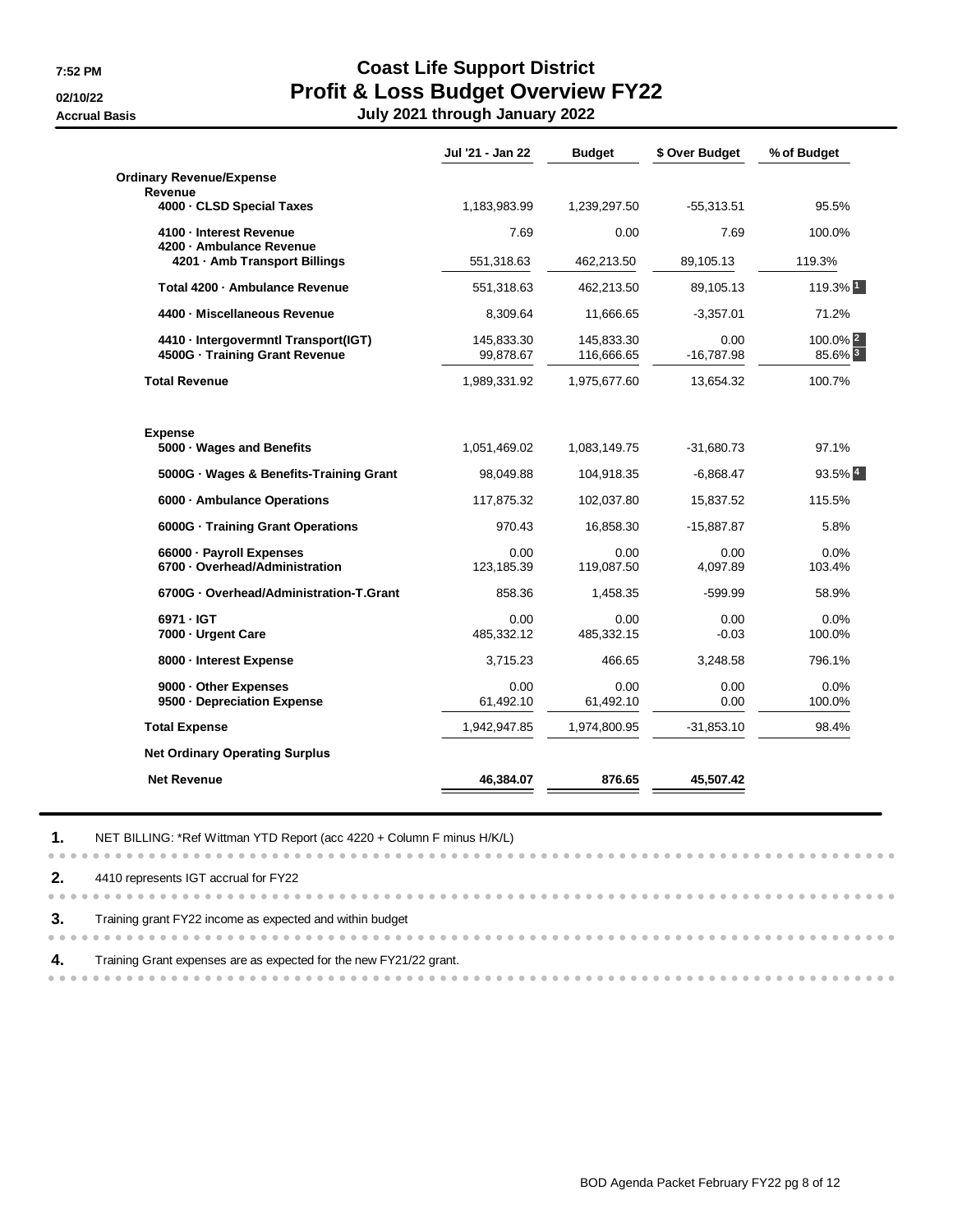|                                                      |                                                                                                                                                                                                   |               |                                      |                                        |                                                   |                      |                                        |            |         |                       |                 |                       |                   |                   |                |                | <b>CLSD RUN DATA for the PRECEEDING 12 MONTHS</b> |                                     |         |                  |                |                  |                        |               |                               |               |  |
|------------------------------------------------------|---------------------------------------------------------------------------------------------------------------------------------------------------------------------------------------------------|---------------|--------------------------------------|----------------------------------------|---------------------------------------------------|----------------------|----------------------------------------|------------|---------|-----------------------|-----------------|-----------------------|-------------------|-------------------|----------------|----------------|---------------------------------------------------|-------------------------------------|---------|------------------|----------------|------------------|------------------------|---------------|-------------------------------|---------------|--|
|                                                      | ALL SHADED COLUMNS ARE PREVIOUS YEAR DATA<br><b>INCIDENT</b><br><b>PCR</b><br><b>LANDING</b><br><b>RESIDENT</b><br><b>ALS</b><br><b>DAYTIME</b><br><b>NIGHT</b><br><b>DRY RUN</b><br><b>TOTAL</b> |               |                                      |                                        |                                                   |                      |                                        |            |         |                       |                 |                       |                   |                   |                |                |                                                   | T&R                                 |         | <b>FROM RCMS</b> |                |                  | <b>AMB UNAVAILABLE</b> |               |                               |               |  |
| <b>MONTH</b><br><b>MOST CURRENT ON</b><br><b>TOP</b> | <b>DISPATCHED</b><br><b>CALLS</b>                                                                                                                                                                 |               | <b>PATIENT CARE</b><br><b>RECORD</b> |                                        | <b>RESIDENT</b>                                   | <b>NON</b><br>RESID. | <b>ADVANCED LIFE</b><br><b>SUPPORT</b> |            |         | 9:00 AM TO<br>9:00 PM |                 | 9:00 PM TO<br>9:00 AM |                   | <b>TRANSPORTS</b> |                | $\equiv$       |                                                   | <b>CANCELLED ON</b><br><b>ROUTE</b> | 为       |                  | <b>ALS</b>     |                  | <b>TOTAL HRS</b>       |               | <b>MISSED</b><br><b>CALLS</b> |               |  |
|                                                      | Current                                                                                                                                                                                           | Year<br>Prior | Current                              | <b>BOTH CURRENT YEAR</b><br>Year Prior |                                                   |                      | Year Prior<br>Current                  |            | Current | Year<br>Prior         | Current         | Year<br>Prior         | Current           | Year<br>Prior     | Current        | Year<br>Prior  | Current                                           | Year<br>Prior                       | Current | Year<br>Prior    | Current        | Year<br>Prior    | Current                | Year<br>Prior | Current                       | Year<br>Prior |  |
| Jan '22                                              | 57                                                                                                                                                                                                | 67            | 49                                   | 54                                     | 44                                                | 5                    | 46                                     | 41         | 39      | 64                    | 18              | 3                     | 29                | 41                | 4              | $\overline{7}$ | 5                                                 | 17                                  | 20      | 13               | 3              | 8                | 12                     |               | $\mathbf{0}$                  | 1             |  |
| Dec '21                                              | 66                                                                                                                                                                                                | 60            | 57                                   | 43                                     | 50                                                | 7                    | 53                                     | 30         | 50      | 43                    | 16              | 17                    | 42                | 30                | 2              | 5              | $\overline{7}$                                    | 18                                  | 10      | 13               | 6              | 5                | 25                     |               | 1                             |               |  |
| <b>Nov '21</b>                                       | 85                                                                                                                                                                                                | 64            | 66                                   | 49                                     | 40                                                | 16                   | 56                                     | 37         | 66      | 51                    | 19              | 13                    | 42                | 37                | 4              | 8              | 12                                                | 14                                  | 20      | 12               | 10             | 6                | 11                     |               | 0                             |               |  |
| Oct '21                                              | 80                                                                                                                                                                                                | 84            | 67                                   | 63                                     | 52                                                | 15                   | 60                                     | 47         | 55      | 68                    | 25              | 16                    | 40                | 48                | 8              | 9              | 12                                                | 22                                  | 19      | 11               | 8              | 13               | 21                     |               | 3                             |               |  |
| <b>SEP '21</b>                                       | 92                                                                                                                                                                                                | 84            | 72                                   | 63                                     | 55                                                | 17                   | 58                                     | 53         | 62      | 64                    | 30              | 16                    | 39                | 53                | 3              | 15             | 8                                                 | 17                                  | 29      | 10               | $\overline{7}$ | 8                | 33                     |               | 1                             |               |  |
| <b>AUG '21</b>                                       | 106                                                                                                                                                                                               | 79            | 70                                   | 56                                     | 56                                                | 14                   | 62                                     | 45         | 74      | 63                    | 32              | 16                    | 46                | 45                | 6              | 5              | 17                                                | 22                                  | 23      | 11               | 10             | $\overline{4}$   | 26                     |               | 2                             |               |  |
| <b>JULY '21</b>                                      | 93                                                                                                                                                                                                | 84            | 68                                   | 61                                     | 52                                                | 16                   | 44                                     | 45         | 60      | 63                    | 33              | 16                    | 46                | 45                | 4              | 9              | 13                                                | 11                                  | 17      | 16               | 4              | 11               | 19                     |               | 0                             |               |  |
| <b>JUNE '21</b>                                      | 91                                                                                                                                                                                                | 47            | 74                                   | 42                                     | 55                                                | 19                   | 58                                     | 27         | 67      |                       | 24              |                       | 45                | 27                | 8              | 5              | 14                                                | 5                                   | 20      | 15               | 11             | $\overline{7}$   | 32                     |               | 0                             |               |  |
| <b>MAY '21</b>                                       | 74                                                                                                                                                                                                | 67            | 56                                   | 38                                     | 43                                                | 13                   | 31                                     | 29         | 57      |                       | 16              |                       | 41                | 30                | 10             | $\overline{7}$ | 17                                                | 18                                  | 15      | 27               | 6              | 10               |                        |               | 0                             |               |  |
| APRIL '21                                            | 88                                                                                                                                                                                                | 65            | 72                                   | 44                                     | 67                                                | 5                    | 37                                     | 31         | 67      |                       | 21              |                       | 45                | 33                | $\overline{7}$ | $\overline{4}$ | 18                                                | 10 <sup>1</sup>                     | 27      | 11               | 10             | 6                |                        |               | 0                             |               |  |
| MARCH <sub>'21</sub>                                 | 61                                                                                                                                                                                                | 73            | 47                                   | 61                                     | 44                                                | 3                    | 47                                     | 47         | 43      |                       | 18              |                       | 47                | 49                | 6              | 6              | 14                                                | 10 <sup>1</sup>                     | 15      | 10               | $\overline{7}$ | 14               |                        |               | $\Omega$                      |               |  |
| FEBR <sub>21</sub>                                   | 80                                                                                                                                                                                                | 69            | 59                                   | 47                                     | 49                                                | 9                    | 49                                     | 30         | 55      |                       | 25              |                       | 39                | 34                | 5              |                | 18                                                | 16                                  | 20      | 16               | 5              | 11               |                        |               | 0                             |               |  |
| <b>TOTAL</b>                                         | 973                                                                                                                                                                                               | 843           | 757                                  | 621                                    | 607                                               | 139                  | 601                                    | 462        | 695     | 416                   | 277             | 97                    | 501               | 472               | 67             | 81             | 155                                               | 180                                 | 235     | 165              | 87             | 103              | 179                    | $\mathbf{0}$  | $\overline{7}$                | $\mathbf{1}$  |  |
|                                                      | <b>CALLS</b>                                                                                                                                                                                      |               |                                      |                                        | <b>PCR</b><br><b>RESIDENT</b><br><b>NON RESID</b> |                      |                                        | <b>ALS</b> |         | AM TO PM              | <b>PM TO AM</b> |                       | <b>TRANSPORTS</b> |                   | LZ.            |                | <b>DRY RUN</b>                                    |                                     | T&R     |                  |                | <b>FROM RCMS</b> | AMB UNAVAILABLE        |               |                               |               |  |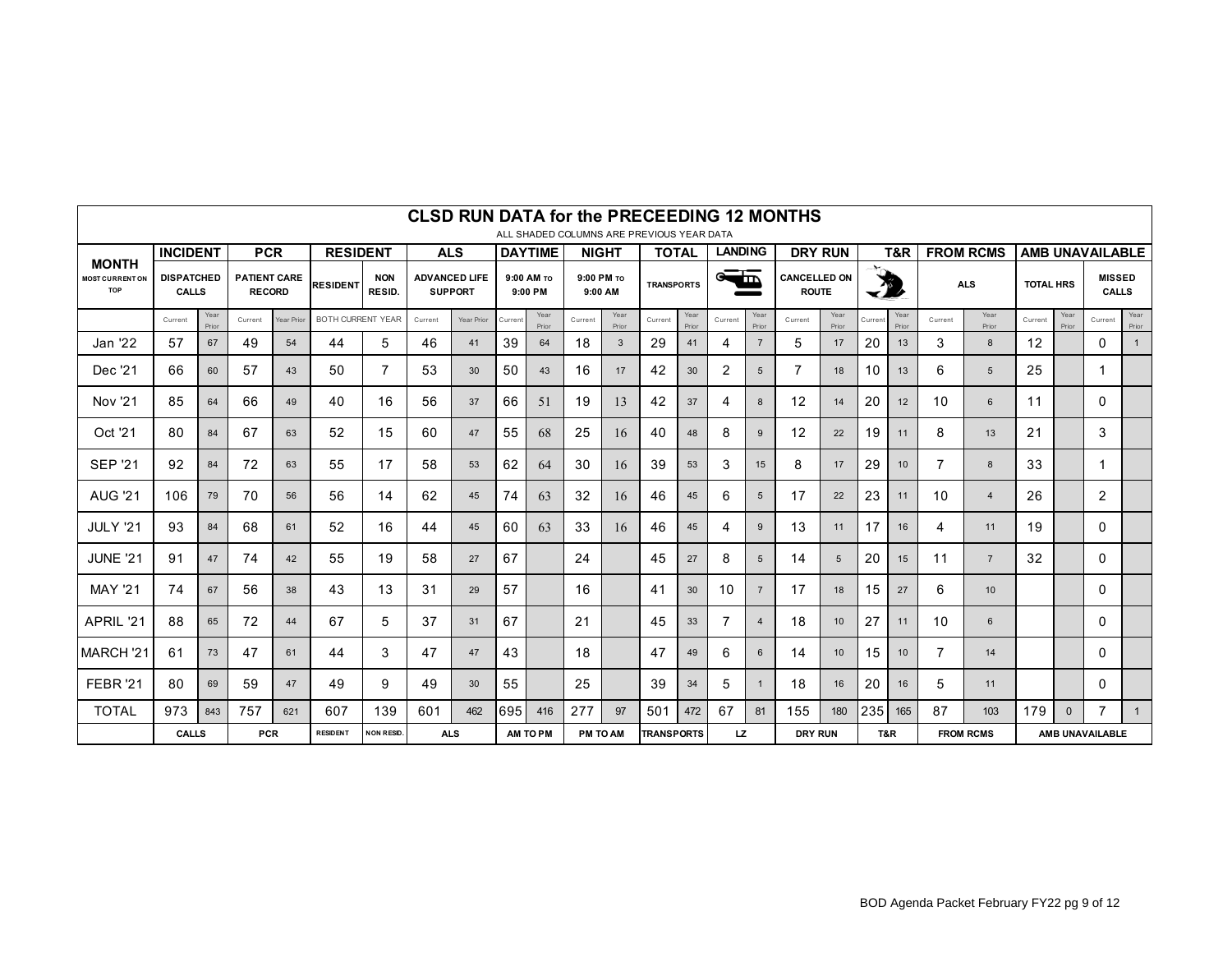#### **MONTHLY AMBULANCE DATA**



100

 $\frac{2}{4}$ 

300

400

 $\,$ 

 $6<sup>°</sup>$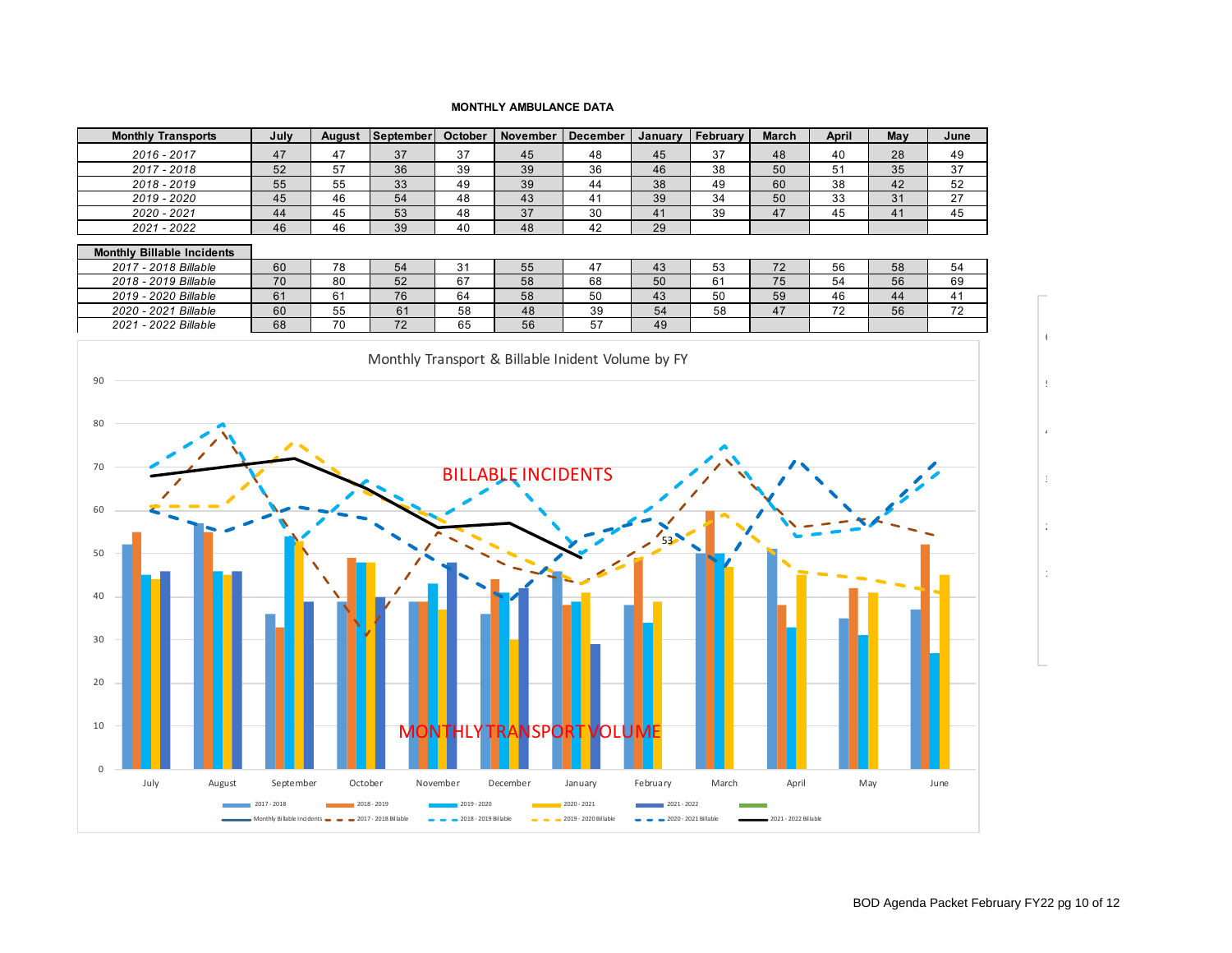# **Operations Captain Report 02-2022**

### **Injuries –no change**

• Currently 3 employees out with injuries

#### **New Ambulance**

• Up and running as M122.

#### **Other**

- New part-time medic Oline Sharp from Fort Bragg hired and has completed her new hire training.
- New parking lot lights installed by Duncan Electric. These lights are LED which is significantly more energy efficient, and have upgraded sensors for dusk-to-dawn lighting.
- Assisted with COVID-19 vaccine clinics.
- Managed all scheduling for the ambulance, maintaining service response at two fully staffed ALS ambulances 24/7
- Ordered new IV Pumps for medication administration and allowing for expansion of protocols on inter-facility transports of cardiac patients from RCMS. Allows us to transport patients on nitrogylcerin and heparin drips when helicopter transport is unavailable. These pumps were bought through coordination with RCMS and REACH so that the tubing and information on the pumps is interchangeable, ensuring better cooperation and improved patient care.
- Continue to oversee in house COVID-19 testing as needed, meeting local and state requirements.

# **Training Captain's Report 2-2022**

- EMT class for 2022 started on 25<sup>th</sup> of January with 12 students
- CLSD Employee Compliance update
- Training Coordinator update
- Training Instructor Pool update
- General Grant/Training update
	- o Tech improvements
	- o MCI drill
- Coraborated with MHA representitives on mobile clinic and integration of community paramedics